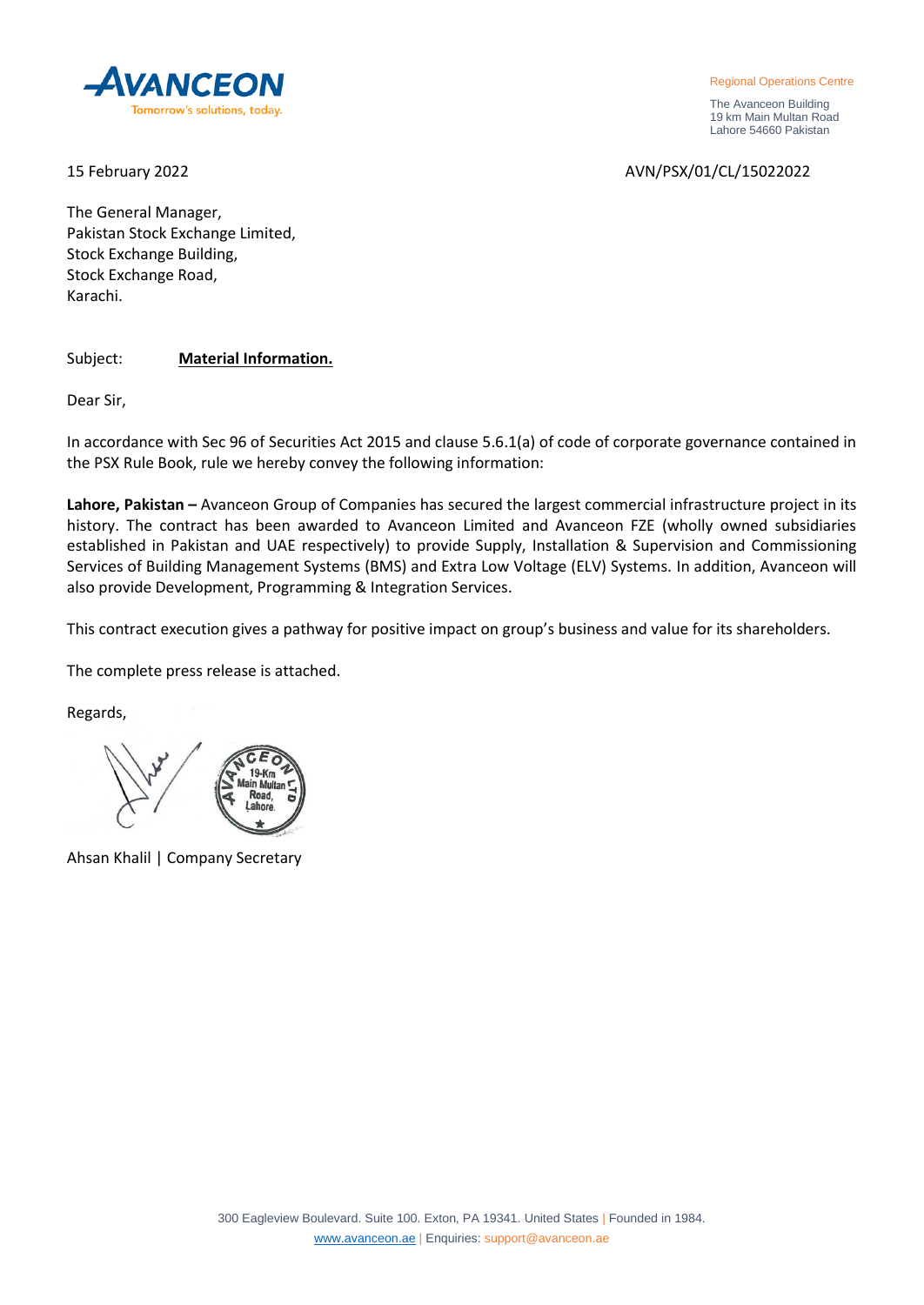

**For Immediate Release Date: 15 February 2022**

The Avanceon Building 19 km Main Multan Road Lahore 54660 Pakistan

## **Avanceon Launches 2022 by Scoring the Largest Commercial Infrastructure Project Under its Building Technologies Banner to Date**

## **The Massive Undertaking Valued at over 1 billion PKR Approx. will see Avanceon Execute an Innovative BMS Solution for a Luxury Shopping Centre in the Heart of Metropolitan Lahore**

**Lahore, Pakistan –** Avanceon Group of Companies has secured the largest commercial infrastructure project in its history. The contract has been awarded to Avanceon Limited and Avanceon FZE (wholly owned subsidiaries established in Pakistan and UAE respectively) to provide Supply, Installation & Supervision and Commissioning Services of Building Management Systems (BMS) and Extra Low Voltage (ELV) Systems. In addition, Avanceon will also provide Development, Programming & Integration Services.

Avanceon is the official Solution Partner for Siemens Building Technologies which aims to create tailored, future proof solutions and offers expert services for projects of all sizes and complexity levels. The 2.8 million m<sup>2</sup> luxury shopping centre located in the heart of Lahore will offer three levels of shopping, a food court on the upper floor, a hypermarket on the ground floor and two levels of basement parking with a capacity for 2,000 cars. The infrastructure will help boost consumer spending, promote local and foreign brands, and curtail heavy traffic by giving the residents of Lahore another viable option for shopping and entertainment.

The details of the project are mentioned below,

| Contract Name /           | Customer Name Withheld due to NDA                                                                                                                                                                                                                                                                                                                                                                                                                                                                                                           |
|---------------------------|---------------------------------------------------------------------------------------------------------------------------------------------------------------------------------------------------------------------------------------------------------------------------------------------------------------------------------------------------------------------------------------------------------------------------------------------------------------------------------------------------------------------------------------------|
| <b>Client / Customer</b>  |                                                                                                                                                                                                                                                                                                                                                                                                                                                                                                                                             |
| Project(s) Value          | Over One billion PKR Approx.                                                                                                                                                                                                                                                                                                                                                                                                                                                                                                                |
|                           |                                                                                                                                                                                                                                                                                                                                                                                                                                                                                                                                             |
| <b>Contract / Project</b> | The project is in its initial stages. Avanceon expects to complete it within the agreed                                                                                                                                                                                                                                                                                                                                                                                                                                                     |
| <b>Timeline</b>           | time frame.                                                                                                                                                                                                                                                                                                                                                                                                                                                                                                                                 |
|                           | Project Duration: 15 Months Approximately                                                                                                                                                                                                                                                                                                                                                                                                                                                                                                   |
|                           | End Date: By Summer 2023                                                                                                                                                                                                                                                                                                                                                                                                                                                                                                                    |
| <b>Scope of Work</b>      | Supply, Installation, Supervision and Commissioning of BMS and ELV Systems<br>1.<br>Development, Programming, and Integration Services of,<br>2.<br>Security, Addressable Fire Alarm, CCTV, Access Control, and<br><b>Communication Systems</b><br>Parking Guiding and Public Address and Voice Alarm Systems<br>Network IT, Scanning, Telecom & Structured Cabling and Network<br><b>Security Systems</b><br>Central Battery, AV, IPTV & Digital Signage and Lighting Control<br>System<br>Start Up and Performance Testing services<br>3. |
| <b>Management Quotes</b>  | "This is the largest project in terms of both scope and value to date for our BT<br>division. Avanceon is committed to providing a state-of-the-art energy efficient BMS<br>solution. Our team is prepared and excited to take on a project of this magnitude<br>and play an integral role in creating an extraordinary shopping experience for the<br>residents of Lahore" - Junaid Mushtaq Paracha - Vice President Operations (South<br>Asia)                                                                                            |